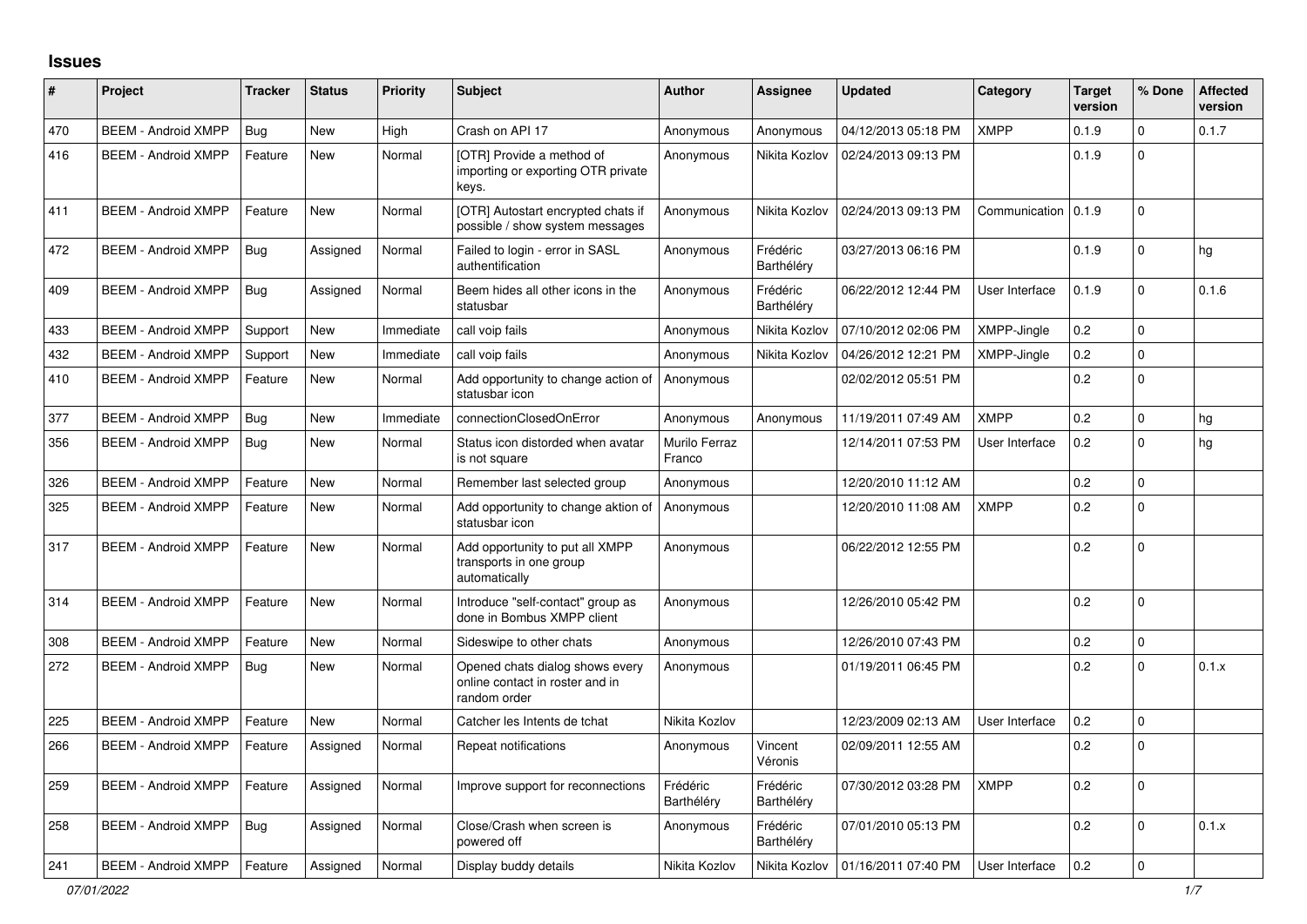| #   | Project                    | <b>Tracker</b> | <b>Status</b> | Priority | <b>Subject</b>                                                        | <b>Author</b>          | <b>Assignee</b>         | <b>Updated</b>      | Category       | <b>Target</b><br>version | % Done      | <b>Affected</b><br>version |
|-----|----------------------------|----------------|---------------|----------|-----------------------------------------------------------------------|------------------------|-------------------------|---------------------|----------------|--------------------------|-------------|----------------------------|
| 218 | <b>BEEM - Android XMPP</b> | Feature        | Assigned      | Normal   | Gestion des contacts utilisant<br>plusieurs ressources                | Frédéric<br>Barthéléry | Nikita Kozlov           | 04/12/2010 10:47 PM | Conception     | 0.2                      | $\Omega$    |                            |
| 60  | <b>BEEM - Android XMPP</b> | Feature        | Feedback      | Low      | Interraction avec la liste de contact<br>du telephone                 | Frédéric<br>Barthéléry |                         | 06/29/2010 08:35 PM | <b>XMPP</b>    | 0.2                      | 10          |                            |
| 264 | <b>BEEM - Android XMPP</b> | Feature        | New           | Normal   | Support for multiple accounts                                         | Anonymous              | Vincent<br>Véronis      | 04/21/2011 09:28 PM | Conception     | 0.2                      | 20          |                            |
| 183 | <b>BEEM - Android XMPP</b> | Feature        | Assigned      | Low      | Realiser le blocage des contacts                                      | Frédéric<br>Barthéléry | Jean-Manuel<br>Da Silva | 05/07/2011 12:27 AM | <b>XMPP</b>    | 0.2                      | 20          |                            |
| 82  | <b>BEEM - Android XMPP</b> | Feature        | Assigned      | Normal   | <b>Chat State</b>                                                     | Nikita Kozlov          | Frédéric<br>Barthéléry  | 03/13/2010 08:25 PM | XMPP           | 0.2                      | 30          |                            |
| 492 | <b>BEEM - Android XMPP</b> | Support        | New           | Urgent   | I wont to Server path in your<br>applications Beem-0.1.8              | Anonymous              | Beem-Core               | 05/09/2013 09:15 AM | User Interface | Dev                      | $\mathbf 0$ |                            |
| 488 | <b>BEEM - Android XMPP</b> | Bug            | New           | High     | Voice call not working on different<br>network                        | Yakub<br>Moriswala     | Beem-Core               | 03/20/2013 03:56 PM | XMPP-Jingle    | Dev                      | 0           | 0.1.7                      |
| 475 | <b>BEEM - Android XMPP</b> | Support        | New           | Urgent   | Need<br>asmack-android-10-source-beem-ji<br>ngle.zip file             | Anonymous              | Nikita Kozlov           | 01/12/2013 11:30 AM | XMPP-Jingle    | Dev                      | $\Omega$    |                            |
| 473 | <b>BEEM - Android XMPP</b> | Feature        | Assigned      | Normal   | Czech translation                                                     | Anonymous              | Frédéric<br>Barthéléry  | 01/09/2013 05:00 PM | User Interface | Dev                      | 90          |                            |
| 567 | <b>BEEM - Android XMPP</b> | Support        | New           | Normal   | How To Run Beem In Android<br>Studio                                  | Flameater<br>Flameater |                         | 10/13/2017 02:15 AM |                |                          | $\Omega$    |                            |
| 566 | <b>BEEM - Android XMPP</b> | Support        | New           | High     | Beam Multi User Chat                                                  | Srilatha Avula         |                         | 10/13/2017 02:16 AM |                |                          | $\mathbf 0$ |                            |
| 565 | <b>BEEM - Android XMPP</b> | Bug            | New           | Normal   | Registering a new account does not<br>seem to work                    | Antoine<br>Amarilli    |                         | 12/07/2017 09:52 AM |                |                          | $\Omega$    | 0.1.8                      |
| 563 | <b>BEEM - Android XMPP</b> | Bug            | <b>New</b>    | Normal   | Beem fails to authenticate using<br>Android 5.0 Lollipop devices      | <b>Barbra Conner</b>   |                         | 10/04/2015 02:00 AM | <b>XMPP</b>    |                          | $\Omega$    | 0.1.8                      |
| 562 | <b>BEEM - Android XMPP</b> | Bug            | <b>New</b>    | Normal   | Account wizard dialog: greyed<br>"Next" button                        | viking-coyote<br>no    |                         | 10/13/2017 02:16 AM | User Interface |                          | $\Omega$    | 0.1.8                      |
| 561 | <b>BEEM - Android XMPP</b> | Bug            | New           | High     | NullPointerException (NPE) in<br><b>Beem Android XMPP</b>             | Danilo<br>Dominguez    |                         | 02/02/2018 08:34 PM | XMPP           |                          | $\Omega$    | 0.1.8                      |
| 527 | <b>BEEM - Android XMPP</b> | Bug            | New           | Normal   | Cleanup Server list                                                   | Anonymous              |                         | 10/13/2017 02:17 AM |                |                          | $\Omega$    | 0.1.8                      |
| 525 | <b>BEEM - Android XMPP</b> | Bug            | New           | High     | <b>Keeps Disconecting</b>                                             | Anonymous              |                         | 01/21/2014 02:25 PM |                |                          | $\Omega$    | 0.1.8                      |
| 524 | <b>BEEM - Android XMPP</b> | Feature        | New           | Normal   | Conference                                                            | Anonymous              |                         | 12/24/2013 09:37 AM |                |                          | $\mathbf 0$ |                            |
| 520 | <b>BEEM - Android XMPP</b> | Bug            | New           | Normal   | Auto-away triggers LED notification                                   | Anonymous              |                         | 07/29/2013 11:02 AM |                |                          | $\mathbf 0$ | 0.1.8                      |
| 518 | <b>BEEM - Android XMPP</b> | Bug            | <b>New</b>    | High     | Beem terminates when connection<br>lost and network interface changes | Anonymous              |                         | 07/25/2013 07:23 AM | Communication  |                          | $\Omega$    | 0.1.8                      |
| 494 | <b>BEEM - Android XMPP</b> | Feature        | <b>New</b>    | Normal   | Lancement d'un daemon au<br>démarrage du système                      | Aurélien<br>werner     |                         | 02/02/2018 08:35 PM |                |                          | $\Omega$    |                            |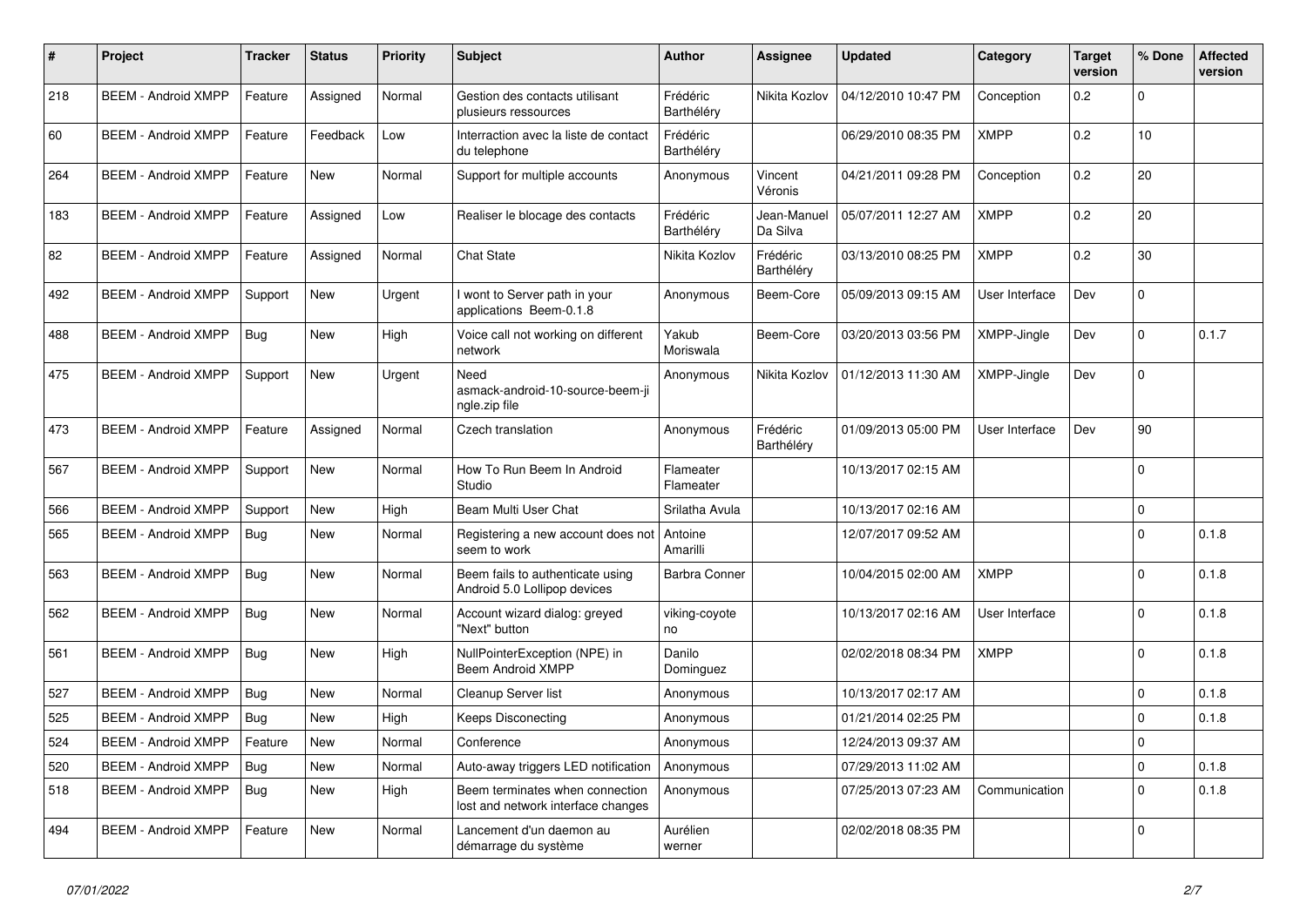| #   | Project                    | <b>Tracker</b> | <b>Status</b> | <b>Priority</b> | <b>Subject</b>                                                                                                                         | <b>Author</b>           | <b>Assignee</b>        | <b>Updated</b>      | Category       | Target<br>version | % Done      | <b>Affected</b><br>version |
|-----|----------------------------|----------------|---------------|-----------------|----------------------------------------------------------------------------------------------------------------------------------------|-------------------------|------------------------|---------------------|----------------|-------------------|-------------|----------------------------|
| 493 | <b>BEEM - Android XMPP</b> | Support        | <b>New</b>    | Low             | fails to connect to openfire server                                                                                                    | Anonymous               |                        | 06/17/2013 10:24 AM | <b>XMPP</b>    |                   | $\Omega$    |                            |
| 491 | <b>BEEM - Android XMPP</b> | Bug            | New           | Normal          | Connection failed. No response<br>from server                                                                                          | Anonymous               |                        | 04/25/2013 05:19 PM |                |                   | $\Omega$    | 0.1.8                      |
| 490 | <b>BEEM - Android XMPP</b> | Feature        | <b>New</b>    | Normal          | Auto-Away after timeout                                                                                                                | Anonymous               |                        | 04/06/2013 06:25 AM | User Interface |                   | $\Omega$    |                            |
| 489 | <b>BEEM - Android XMPP</b> | Bug            | <b>New</b>    | Normal          | digest-uri wrong when using<br>separate server                                                                                         | Anonymous               | Beem-Core              | 04/12/2013 05:16 PM | Communication  |                   | $\Omega$    | 0.1.x                      |
| 487 | <b>BEEM - Android XMPP</b> | Bug            | New           | High            | 'beem" automatically terminated                                                                                                        | <b>Chris Weiland</b>    |                        | 03/15/2013 06:23 PM |                |                   | $\Omega$    | 0.1.8                      |
| 486 | <b>BEEM - Android XMPP</b> | Feature        | New           | Normal          | The New Version isso far very<br>$nice; -)$                                                                                            | Chris Weiland           | Frédéric<br>Barthéléry | 03/15/2013 03:45 PM |                |                   | $\Omega$    |                            |
| 482 | <b>BEEM - Android XMPP</b> | Support        | New           | Urgent          | Call Sub Menu Name Change                                                                                                              | hey<br>ijustmetyou      |                        | 02/20/2013 01:53 PM |                |                   | $\Omega$    |                            |
| 468 | <b>BEEM - Android XMPP</b> | Support        | New           | Urgent          | beam for nokia / as for java<br>supported phones . (not for android)                                                                   | Anonymous               |                        | 11/26/2012 01:28 PM |                |                   | $\mathbf 0$ |                            |
| 467 | <b>BEEM - Android XMPP</b> | Feature        | New           | Urgent          | Is Audio call(Voice call) feature<br>available for Android?                                                                            | Anonymous               |                        | 11/23/2012 07:35 AM |                |                   | $\Omega$    |                            |
| 466 | <b>BEEM - Android XMPP</b> | Feature        | <b>New</b>    | High            | gpg                                                                                                                                    | Anonymous               |                        | 11/22/2012 02:28 PM |                |                   | $\mathbf 0$ |                            |
| 465 | <b>BEEM - Android XMPP</b> | Feature        | New           | Normal          | XEP-0297: Stanza Forwarding                                                                                                            | Frédéric<br>Barthéléry  |                        | 11/18/2012 03:10 PM | <b>XMPP</b>    |                   | $\Omega$    |                            |
| 464 | <b>BEEM - Android XMPP</b> | Feature        | <b>New</b>    | Normal          | XEP-0158: CAPTCHA Forms                                                                                                                | Frédéric<br>Barthéléry  |                        | 11/18/2012 03:02 PM | <b>XMPP</b>    |                   | $\mathbf 0$ |                            |
| 463 | <b>BEEM - Android XMPP</b> | Feature        | <b>New</b>    | Normal          | Higher resolution toolbar and<br>application icons                                                                                     | Daniel<br>Aleksandersen |                        | 11/16/2012 05:48 PM | User Interface |                   | $\Omega$    |                            |
| 462 | <b>BEEM - Android XMPP</b> | Feature        | New           | Normal          | Support XEP-0280 "Message<br>Carbons"                                                                                                  | Daniel<br>Aleksandersen |                        | 12/03/2013 02:42 PM | <b>XMPP</b>    |                   | $\Omega$    |                            |
| 461 | <b>BEEM - Android XMPP</b> | Bug            | New           | Normal          | Presence not change                                                                                                                    | Anonymous               |                        | 11/12/2012 06:55 PM |                |                   | $\Omega$    | hg                         |
| 460 | <b>BEEM - Android XMPP</b> | Feature        | New           | Normal          | XMPP feature "XEP-0079" to<br>handle lost messages                                                                                     | kolA flash              |                        | 11/07/2012 03:15 PM | <b>XMPP</b>    |                   | $\Omega$    |                            |
| 459 | <b>BEEM - Android XMPP</b> | Bug            | New           | Urgent          | Presence are not change                                                                                                                | Chathura<br>Wijesinghe  |                        | 11/07/2012 09:38 AM |                |                   | $\Omega$    | 0.1.7                      |
| 458 | <b>BEEM - Android XMPP</b> | Bug            | New           | Urgent          | what account to use to initiate call?                                                                                                  | Anonymous               |                        | 11/07/2012 01:14 AM |                |                   | $\mathbf 0$ | 0.1.6                      |
| 457 | <b>BEEM - Android XMPP</b> | Bug            | New           | Normal          | Activity<br>com.beem.project.beem.ui.LoginAni<br>m has leaked ServiceConnection                                                        | Anonymous               | Frédéric<br>Barthéléry | 09/22/2016 09:35 PM |                |                   | $\Omega$    | hg                         |
| 455 | <b>BEEM - Android XMPP</b> | Bug            | New           | Normal          | Could not new<br>COnnectionConfiguration if<br>mService is NUMBERIC IP, in<br>BeemSerice.initConnectionConfig()<br>base on Android X86 | Anonymous               |                        | 10/30/2012 04:44 AM |                |                   | $\Omega$    | 0.1.7                      |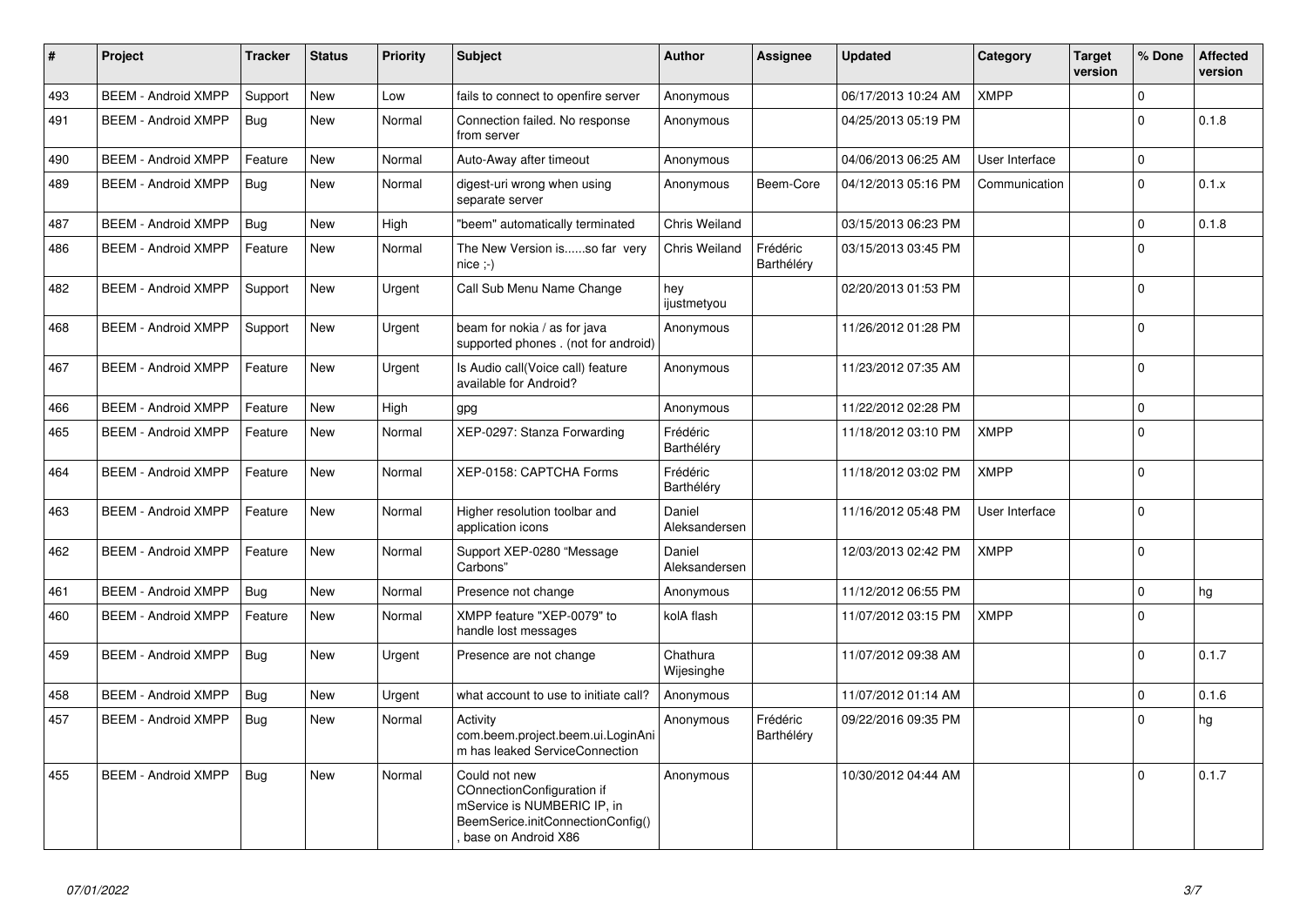| #   | Project                    | <b>Tracker</b> | <b>Status</b> | <b>Priority</b> | <b>Subject</b>                                                                                    | <b>Author</b>      | Assignee      | <b>Updated</b>      | Category       | <b>Target</b><br>version | % Done      | <b>Affected</b><br>version |
|-----|----------------------------|----------------|---------------|-----------------|---------------------------------------------------------------------------------------------------|--------------------|---------------|---------------------|----------------|--------------------------|-------------|----------------------------|
| 453 | <b>BEEM - Android XMPP</b> | Bug            | <b>New</b>    | Urgent          | Beem does not show account login<br>with resource id?                                             | Anonymous          |               | 09/29/2012 05:24 AM |                |                          | 0           | hg                         |
| 451 | <b>BEEM - Android XMPP</b> | Bug            | New           | Normal          | cant hear both user when using<br>audio call                                                      | hey<br>ijustmetyou |               | 10/09/2012 12:15 AM | XMPP-Jingle    |                          | 0           | hg                         |
| 450 | <b>BEEM - Android XMPP</b> | Support        | <b>New</b>    | Normal          | No response from Openfire when<br>login                                                           | Anonymous          |               | 09/12/2012 04:41 AM |                |                          | $\Omega$    |                            |
| 448 | <b>BEEM - Android XMPP</b> | Feature        | <b>New</b>    | Normal          | XEP 0027: XMPP-PGP Support                                                                        | Anonymous          |               | 08/07/2012 08:53 PM | <b>XMPP</b>    |                          | 0           |                            |
| 447 | <b>BEEM - Android XMPP</b> | Feature        | <b>New</b>    | High            | Password saving should not be<br>necessary                                                        | Anonymous          |               | 08/05/2012 12:34 PM | User Interface |                          | $\Omega$    |                            |
| 446 | <b>BEEM - Android XMPP</b> | Bug            | New           | High            | Terminates or hungs up<br>immediately after lost connectivity                                     | Anonymous          |               | 01/20/2013 11:02 AM |                |                          | $\Omega$    | 0.1.7                      |
| 445 | <b>BEEM - Android XMPP</b> | Feature        | <b>New</b>    | Normal          | Add option to hide ongoing<br>notification                                                        | Anonymous          |               | 07/24/2012 06:44 PM |                |                          | $\Omega$    |                            |
| 444 | <b>BEEM - Android XMPP</b> | Bug            | New           | Urgent          | Disconnets+terminates after a few<br>minues of idling                                             | Anonymous          |               | 07/22/2012 11:15 AM |                |                          | $\Omega$    | 0.1.7                      |
| 443 | <b>BEEM - Android XMPP</b> | Feature        | <b>New</b>    | Normal          | Indicate if a contact is logged-in<br>from more than 1 resource                                   | Anonymous          |               | 07/10/2012 02:02 PM |                |                          | $\Omega$    |                            |
| 442 | <b>BEEM - Android XMPP</b> | Feature        | <b>New</b>    | Normal          | Notification settings: add option for<br>making notification LED/light blink<br>on new message(s) | Anonymous          |               | 07/09/2012 04:17 PM |                |                          | $\Omega$    |                            |
| 440 | <b>BEEM - Android XMPP</b> | Feature        | New           | Normal          | Make use of notification light                                                                    | Anonymous          |               | 07/09/2012 02:33 PM |                |                          | $\mathbf 0$ |                            |
| 435 | <b>BEEM - Android XMPP</b> | Feature        | <b>New</b>    | Normal          | optimized chat-interface in<br>landscape-mode                                                     | Anonymous          |               | 05/16/2012 08:00 PM |                |                          | $\Omega$    |                            |
| 434 | <b>BEEM - Android XMPP</b> | Support        | <b>New</b>    | Immediate       | VideoChat using XMPP in Android                                                                   | Anonymous          | Nikita Kozlov | 04/26/2012 09:24 PM | XMPP-Jingle    |                          | 0           |                            |
| 428 | <b>BEEM - Android XMPP</b> | <b>Bug</b>     | New           | Normal          | [OTR] switching to Start OTR not<br>always working                                                | Anonymous          |               | 04/16/2012 06:41 PM |                |                          | $\Omega$    | 0.1.6                      |
| 427 | <b>BEEM - Android XMPP</b> | Feature        | <b>New</b>    | High            | [OTR] auto-start and require<br>options                                                           | Anonymous          |               | 04/12/2013 05:17 PM |                |                          | $\Omega$    |                            |
| 423 | <b>BEEM - Android XMPP</b> | Bug            | <b>New</b>    | High            | Message delivery                                                                                  | Anonymous          |               | 03/27/2012 07:03 PM | Communication  |                          | 0           | 0.1.6                      |
| 422 | <b>BEEM - Android XMPP</b> | Feature        | <b>New</b>    | High            | <b>XMPP Jingle Support</b>                                                                        | Anonymous          |               | 03/26/2012 06:36 PM |                |                          | $\Omega$    |                            |
| 421 | <b>BEEM - Android XMPP</b> | Bug            | New           | Normal          | Chats show HTML tags                                                                              | Anonymous          |               | 03/19/2012 05:10 PM |                |                          | 0           | 0.1.7                      |
| 420 | <b>BEEM - Android XMPP</b> | <b>Bug</b>     | <b>New</b>    | Normal          | Led always flashing                                                                               | Anonymous          |               | 03/14/2012 11:58 PM |                |                          | $\Omega$    | 0.1.7                      |
| 419 | <b>BEEM - Android XMPP</b> | Feature        | New           | Low             | [OTR] Provide more verbose OTR<br>support                                                         | Anonymous          |               | 03/05/2012 12:16 AM |                |                          | $\Omega$    |                            |
| 417 | <b>BEEM - Android XMPP</b> | Feature        | New           | Normal          | Support OAUTH and OAUTH2<br>authentication                                                        | Anonymous          |               | 10/09/2012 12:10 AM | <b>XMPP</b>    |                          | $\mathbf 0$ |                            |
| 412 | <b>BEEM - Android XMPP</b> | Bug            | New           | Normal          | beem 1.7-rc2 exits after some time<br>when the phone is not being used                            | Anonymous          |               | 02/04/2012 10:54 AM |                |                          | 0           | hg                         |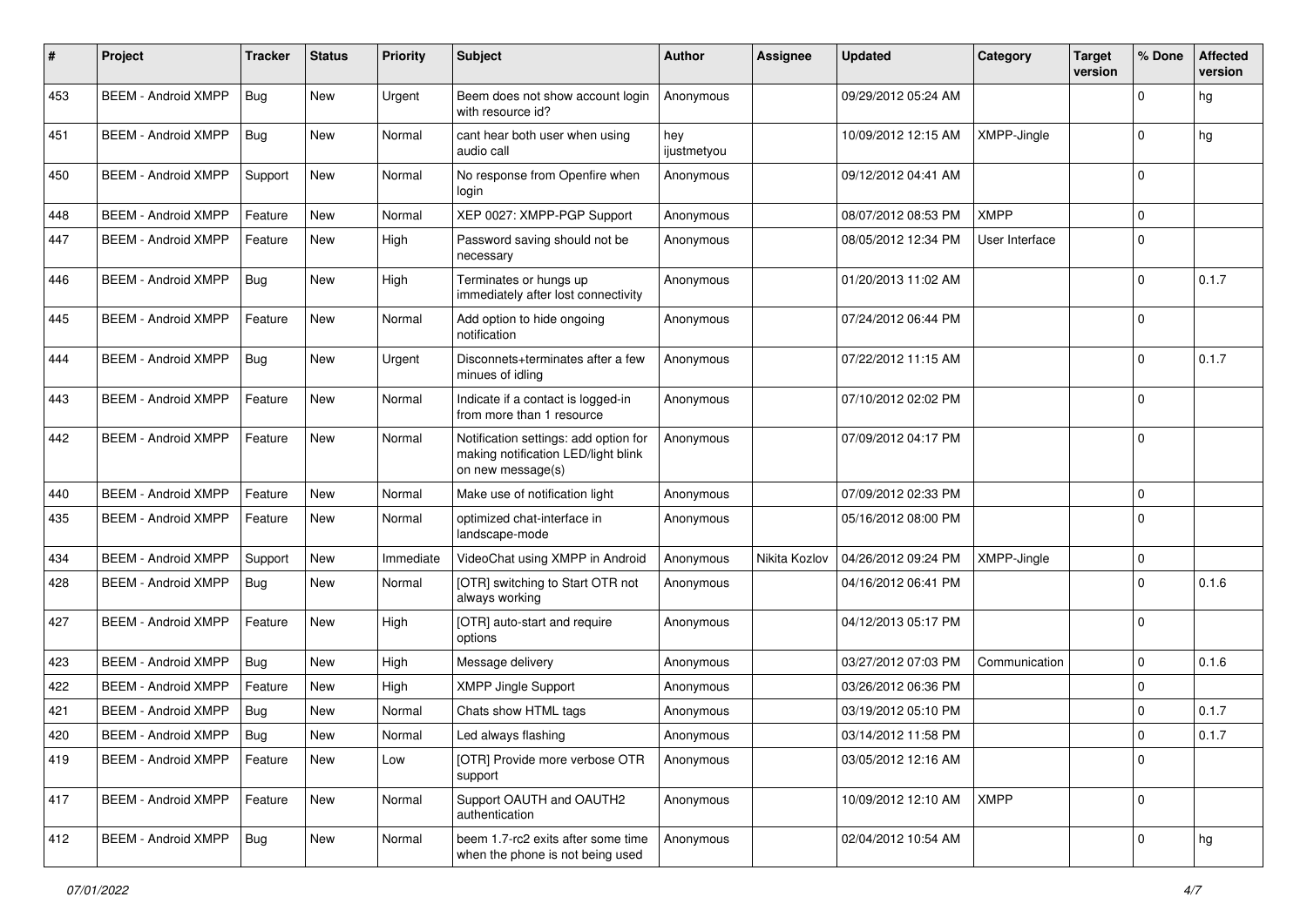| #   | Project                    | <b>Tracker</b> | <b>Status</b> | <b>Priority</b> | <b>Subject</b>                                                                  | Author                       | <b>Assignee</b> | <b>Updated</b>      | Category    | <b>Target</b><br>version | % Done      | <b>Affected</b><br>version |
|-----|----------------------------|----------------|---------------|-----------------|---------------------------------------------------------------------------------|------------------------------|-----------------|---------------------|-------------|--------------------------|-------------|----------------------------|
| 405 | <b>BEEM - Android XMPP</b> | Support        | <b>New</b>    | High            | Eclipse                                                                         | Anonymous                    |                 | 01/30/2012 12:38 PM |             |                          | $\mathbf 0$ |                            |
| 404 | <b>BEEM - Android XMPP</b> | Feature        | New           | Low             | Show special icons for users at<br>xmpp transports (like gajim)                 | Loop Back                    |                 | 01/27/2012 11:22 AM |             |                          | $\Omega$    |                            |
| 402 | <b>BEEM - Android XMPP</b> | Feature        | <b>New</b>    | Low             | <b>Use Android Contacts</b>                                                     | Anonymous                    |                 | 02/04/2012 04:53 PM |             |                          | $\Omega$    |                            |
| 401 | <b>BEEM - Android XMPP</b> | Feature        | New           | Low             | Ice Cream Sandwich Interface<br>following Design Guidelines                     | Anonymous                    |                 | 01/27/2012 11:11 AM |             |                          | $\Omega$    |                            |
| 400 | <b>BEEM - Android XMPP</b> | Feature        | <b>New</b>    | Normal          | Implement XEP-0198 Stream<br>Managment                                          | argafål (Daniel<br>Michalik) |                 | 04/12/2013 05:15 PM |             |                          | $\Omega$    |                            |
| 399 | <b>BEEM - Android XMPP</b> | Bug            | New           | Normal          | User subscription can stay<br>unanswered but doesn't show<br>anvwhere           | Anonymous                    |                 | 01/26/2012 12:31 PM |             |                          | $\Omega$    | 0.1.6                      |
| 398 | <b>BEEM - Android XMPP</b> | Feature        | <b>New</b>    | Normal          | XEP-0184 Message Receipt                                                        | Anonymous                    |                 | 02/23/2012 11:12 AM |             |                          | $\Omega$    |                            |
| 397 | <b>BEEM - Android XMPP</b> | Bug            | <b>New</b>    | Normal          | Outgoing messages are not<br>necessarily sent but no indication is<br>given     | Anonymous                    |                 | 02/21/2012 02:34 PM |             |                          | $\Omega$    | hg                         |
| 396 | <b>BEEM - Android XMPP</b> | Feature        | <b>New</b>    | Normal          | Notification icon                                                               | Anonymous                    |                 | 01/25/2012 02:51 PM |             |                          | $\Omega$    |                            |
| 391 | <b>BEEM - Android XMPP</b> | Feature        | New           | Normal          | Notification should bring me to the<br>last screen                              | Anonymous                    |                 | 01/22/2012 11:18 PM |             |                          | $\Omega$    |                            |
| 390 | <b>BEEM - Android XMPP</b> | Bug            | <b>New</b>    | Normal          | Force close upon receiving<br>message                                           | Anonymous                    |                 | 01/22/2012 10:41 PM |             |                          | $\Omega$    | hg                         |
| 389 | <b>BEEM - Android XMPP</b> | Bug            | <b>New</b>    | Normal          | Chat window not updating                                                        | Anonymous                    |                 | 02/21/2012 02:34 PM |             |                          | $\Omega$    | 0.1.6                      |
| 380 | <b>BEEM - Android XMPP</b> | Bug            | <b>New</b>    | Normal          | how to remove track file                                                        | Anonymous                    | Nikita Kozlov   | 12/13/2011 09:33 AM | XMPP-Jingle |                          | $\mathbf 0$ | 0.1.x                      |
| 375 | <b>BEEM - Android XMPP</b> | <b>Bug</b>     | <b>New</b>    | Normal          | stack error upon logging                                                        | Anonymous                    |                 | 09/28/2011 05:37 PM |             |                          | $\mathbf 0$ | 0.1.6                      |
| 372 | <b>BEEM - Android XMPP</b> | Support        | New           | Normal          | call voip fails                                                                 | Anonymous                    |                 | 02/21/2012 02:37 PM |             |                          | $\mathbf 0$ |                            |
| 371 | <b>BEEM - Android XMPP</b> | Support        | <b>New</b>    | Normal          | How can I get BEEM-Jingle works?                                                | Anonymous                    | Nikita Kozlov   | 02/21/2012 02:36 PM |             |                          | $\Omega$    |                            |
| 370 | <b>BEEM - Android XMPP</b> | Feature        | <b>New</b>    | Normal          | file transfer/sharing feature                                                   | Anonymous                    |                 | 08/11/2011 04:54 PM |             |                          | $\Omega$    |                            |
| 367 | <b>BEEM - Android XMPP</b> | Bug            | <b>New</b>    | Normal          | Activity<br>com.beem.project.beem.ui.LoginAni<br>m has leaked ServiceConnection | Anonymous                    |                 | 07/17/2011 01:10 AM |             |                          | $\Omega$    | hg                         |
| 363 | <b>BEEM - Android XMPP</b> | Bug            | <b>New</b>    | Normal          | all contact delete error                                                        | Anonymous                    |                 | 02/21/2012 02:34 PM |             |                          | $\Omega$    | 0.1.x                      |
| 362 | <b>BEEM - Android XMPP</b> | Support        | New           | High            | Auto connect                                                                    | Anonymous                    |                 | 06/29/2011 03:21 AM |             |                          | $\Omega$    |                            |
| 359 | <b>BEEM - Android XMPP</b> | Feature        | New           | Normal          | Alternative group view                                                          | Anonymous                    |                 | 06/12/2011 02:47 PM |             |                          | $\mathbf 0$ |                            |
| 358 | <b>BEEM - Android XMPP</b> | Feature        | New           | Normal          | <b>Managing Transports</b>                                                      | Anonymous                    |                 | 06/07/2011 11:06 AM |             |                          | $\mathbf 0$ |                            |
| 357 | <b>BEEM - Android XMPP</b> | Bug            | New           | Normal          | Opened Chats displays Duplicate<br>entries                                      | Anonymous                    |                 | 05/23/2011 01:04 PM |             |                          | $\mathbf 0$ | 0.1.5                      |
| 355 | <b>BEEM - Android XMPP</b> | Feature        | <b>New</b>    | Normal          | Jingle                                                                          | Anonymous                    |                 | 02/21/2012 02:35 PM |             |                          | $\Omega$    |                            |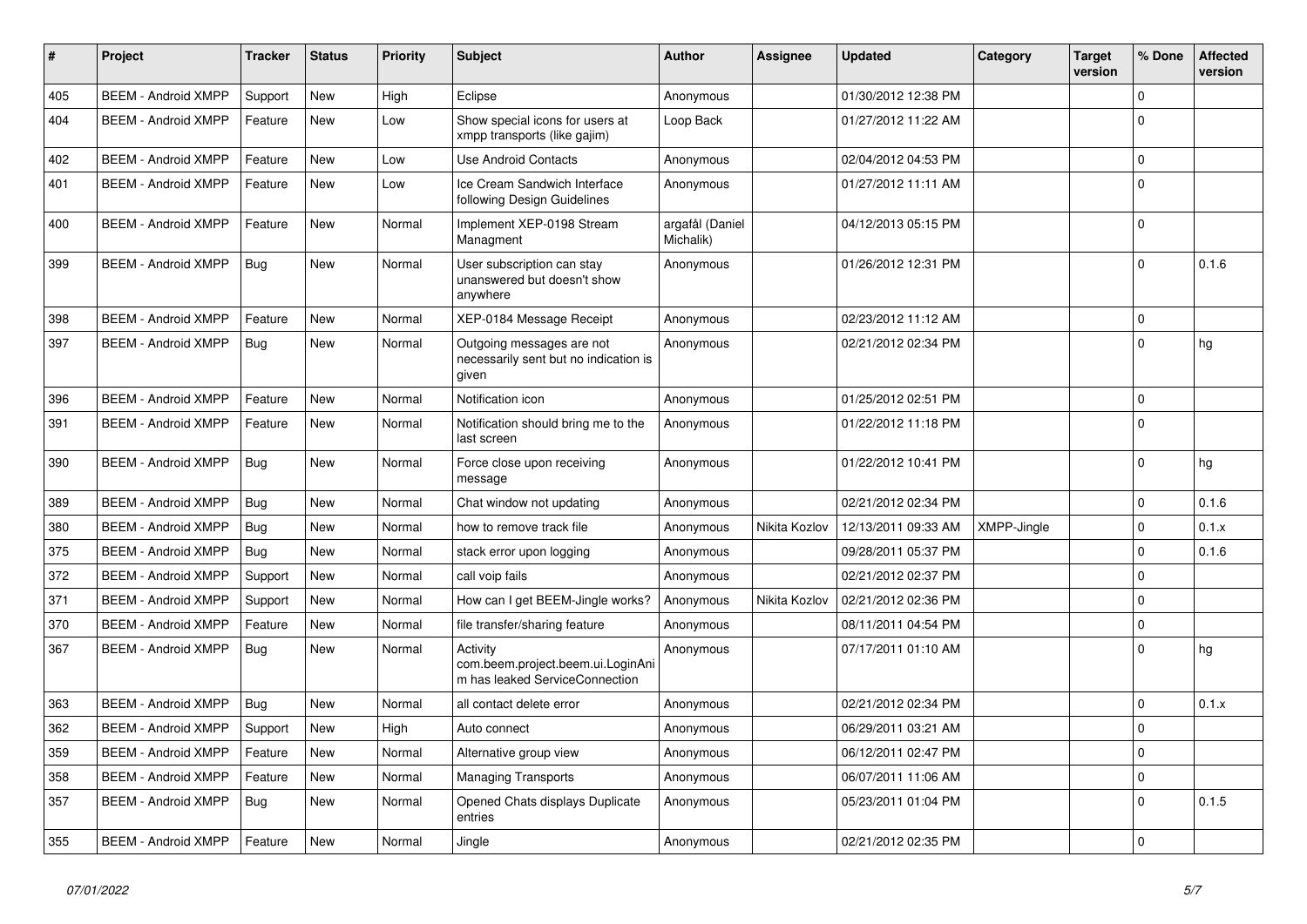| #   | Project                    | <b>Tracker</b> | <b>Status</b> | <b>Priority</b> | <b>Subject</b>                                                                               | <b>Author</b>        | Assignee               | <b>Updated</b>      | Category       | <b>Target</b><br>version | % Done      | <b>Affected</b><br>version |
|-----|----------------------------|----------------|---------------|-----------------|----------------------------------------------------------------------------------------------|----------------------|------------------------|---------------------|----------------|--------------------------|-------------|----------------------------|
| 354 | <b>BEEM - Android XMPP</b> | Bug            | <b>New</b>    | Normal          | History disappears - disconnects,<br>exits, or closes conversation<br>window                 | Anonymous            |                        | 04/24/2011 03:02 PM |                |                          | 0           | hg                         |
| 348 | <b>BEEM - Android XMPP</b> | Feature        | New           | Normal          | time-out feature                                                                             | Anonymous            |                        | 03/09/2011 11:02 AM |                |                          | $\mathbf 0$ |                            |
| 344 | <b>BEEM - Android XMPP</b> | Bug            | New           | Normal          | Beem silently quits on change of<br>data connection                                          | Anonymous            |                        | 02/21/2012 02:34 PM | Communication  |                          | $\Omega$    | 0.1.x                      |
| 343 | <b>BEEM - Android XMPP</b> | Feature        | <b>New</b>    | Low             | Multiple Jabber Account                                                                      | Anonymous            |                        | 02/07/2011 02:18 PM | Conception     |                          | $\mathbf 0$ |                            |
| 335 | <b>BEEM - Android XMPP</b> | Feature        | <b>New</b>    | Normal          | Auto login on phone startup                                                                  | Anonymous            |                        | 01/14/2011 01:22 AM |                |                          | $\Omega$    |                            |
| 333 | <b>BEEM - Android XMPP</b> | Feature        | <b>New</b>    | Low             | XEP-0184 Message Receipt                                                                     | Anonymous            |                        | 09/26/2011 09:38 PM |                |                          | $\Omega$    |                            |
| 331 | <b>BEEM - Android XMPP</b> | Feature        | New           | Low             | Green and Red (start o finish a call)<br>key map.                                            | Anonymous            |                        | 12/31/2010 07:14 PM | XMPP-Jingle    |                          | $\mathbf 0$ |                            |
| 330 | <b>BEEM - Android XMPP</b> | Feature        | New           | Normal          | Make Text selectable                                                                         | Anonymous            |                        | 12/26/2010 09:53 PM | User Interface |                          | $\mathbf 0$ |                            |
| 318 | <b>BEEM - Android XMPP</b> | Bug            | <b>New</b>    | Normal          | Crash on update of many contact                                                              | Anonymous            |                        | 11/24/2010 01:06 PM |                |                          | $\Omega$    | 0.1.x                      |
| 306 | <b>BEEM - Android XMPP</b> | Feature        | <b>New</b>    | Normal          | Notification while BEEM is focused                                                           | Anonymous            |                        | 10/17/2010 06:18 AM |                |                          | $\Omega$    |                            |
| 294 | <b>BEEM - Android XMPP</b> | Feature        | <b>New</b>    | Normal          | Chat windows change chat<br>windows methode                                                  | Anonymous            |                        | 08/20/2010 02:47 PM |                |                          | $\Omega$    |                            |
| 292 | <b>BEEM - Android XMPP</b> | Feature        | <b>New</b>    | Normal          | chat window font size                                                                        | Nikita Kozlov        |                        | 05/06/2012 11:03 AM | User Interface |                          | $\Omega$    |                            |
| 287 | <b>BEEM - Android XMPP</b> | Bug            | <b>New</b>    | Normal          | Message-joining in chats breaks<br>accessibility                                             | Nolan Darilek        |                        | 07/23/2010 05:00 PM | User Interface |                          | $\Omega$    | hg                         |
| 283 | <b>BEEM - Android XMPP</b> | Feature        | <b>New</b>    | Normal          | Voice Support                                                                                | Guillermo Lo<br>Coco |                        | 12/27/2010 08:26 PM | XMPP-Jingle    |                          | $\Omega$    |                            |
| 265 | <b>BEEM - Android XMPP</b> | Feature        | <b>New</b>    | Low             | Start on phone boot                                                                          | Anonymous            |                        | 02/23/2012 11:08 AM |                |                          | $\mathbf 0$ |                            |
| 247 | <b>BEEM - Android XMPP</b> | Support        | New           | Low             | BeemApplication - interface<br>suggestion.                                                   | John Pope            |                        | 02/21/2012 02:34 PM | Conception     |                          | $\Omega$    |                            |
| 219 | <b>BEEM - Android XMPP</b> | Feature        | <b>New</b>    | Normal          | MetaContact [XEP-0209]                                                                       | Vincent<br>Véronis   |                        | 11/20/2009 12:54 AM |                |                          | $\Omega$    |                            |
| 216 | <b>BEEM - Android XMPP</b> | Feature        | <b>New</b>    | Normal          | Multi User Chat [XEP-0045]                                                                   | Vincent<br>Véronis   |                        | 12/11/2012 06:21 PM | Conception     |                          | $\Omega$    |                            |
| 431 | <b>BEEM - Android XMPP</b> | Feature        | Assigned      | Normal          | Support XEP-0301: In-Band Real<br>Time Text (transmit typing instantly<br>while you compose) | Mark Rejhon          | Mark Rejhon            | 08/06/2012 10:55 AM | Communication  |                          | $\mathbf 0$ |                            |
| 270 | <b>BEEM - Android XMPP</b> | Bug            | Assigned      | Normal          | Beem does not reconnect<br>automatically                                                     | Jerome M.            | Frédéric<br>Barthéléry | 06/14/2010 10:26 PM |                |                          | $\mathbf 0$ | 0.1.x                      |
| 250 | <b>BEEM - Android XMPP</b> | Feature        | Assigned      | Normal          | Better integration to Android                                                                | Anonymous            |                        | 04/07/2010 02:16 AM | Conception     |                          | $\mathbf 0$ |                            |
| 495 | <b>BEEM - Android XMPP</b> | Support        | Feedback      | Normal          | Login failed. fails to connect to<br>openfire server                                         | Anonymous            |                        | 11/14/2014 08:50 AM |                |                          | $\mathbf 0$ |                            |
| 479 | <b>BEEM - Android XMPP</b> | Support        | Feedback      | Normal          | Two way authentication using SSL                                                             | Yakub<br>Moriswala   | Nikita Kozlov          | 01/28/2013 07:41 AM | <b>XMPP</b>    |                          | $\mathbf 0$ |                            |